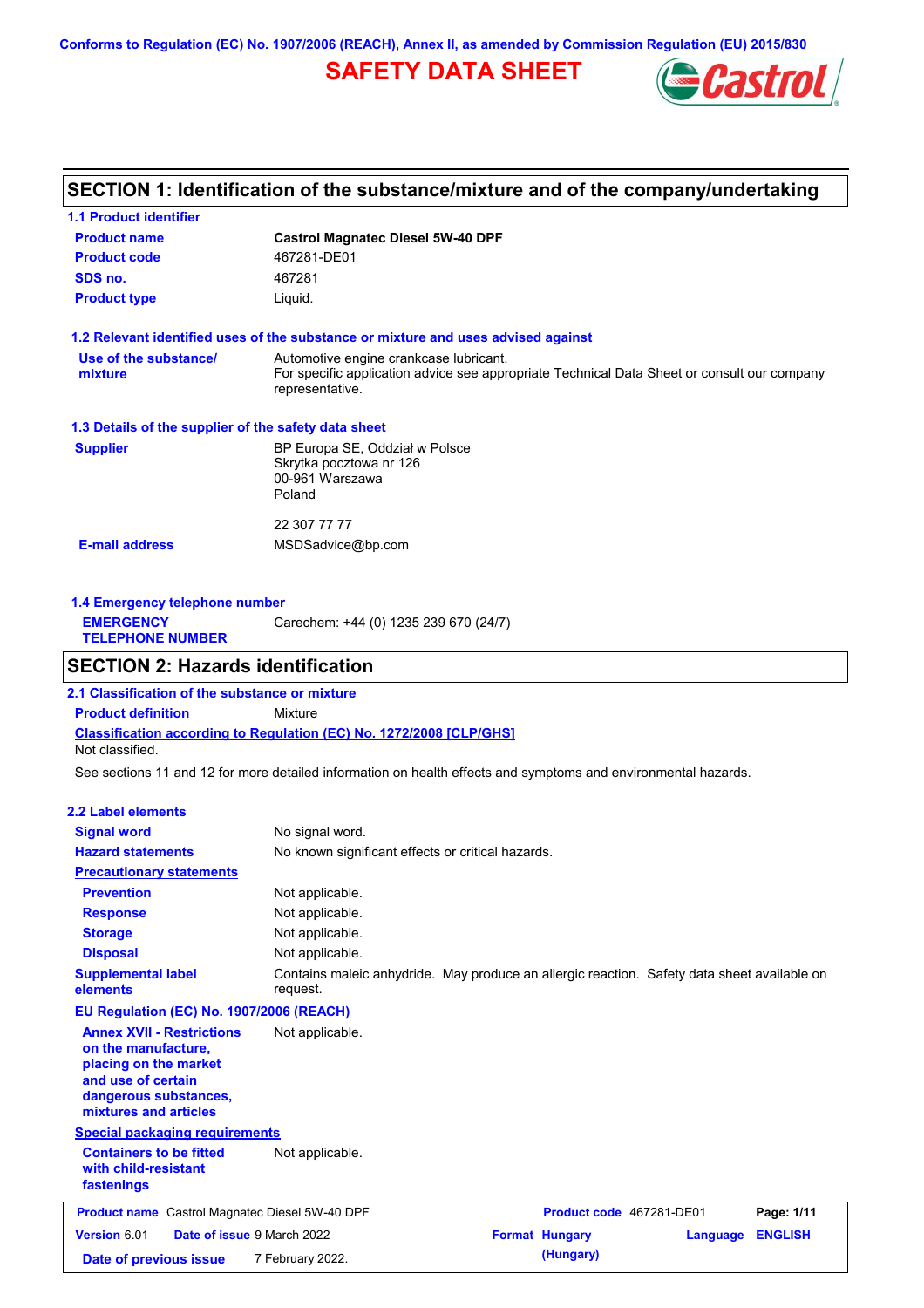## **SECTION 2: Hazards identification**

| <b>Tactile warning of danger</b>                                                                                         | Not applicable.                                                                                                                                                                                                                 |
|--------------------------------------------------------------------------------------------------------------------------|---------------------------------------------------------------------------------------------------------------------------------------------------------------------------------------------------------------------------------|
| 2.3 Other hazards                                                                                                        |                                                                                                                                                                                                                                 |
| <b>Results of PBT and vPvB</b><br>assessment                                                                             | Product does not meet the criteria for PBT or vPvB according to Regulation (EC) No. 1907/2006,<br>Annex XIII.                                                                                                                   |
| <b>Product meets the criteria</b><br>for PBT or vPvB according<br>to Regulation (EC) No.<br><b>1907/2006, Annex XIII</b> | This mixture does not contain any substances that are assessed to be a PBT or a vPvB.                                                                                                                                           |
| Other hazards which do<br>not result in classification                                                                   | Defatting to the skin.<br><b>USED ENGINE OILS</b><br>Used engine oil may contain hazardous components which have the potential to cause skin<br>cancer.<br>See Toxicological Information, section 11 of this Safety Data Sheet. |

## **SECTION 3: Composition/information on ingredients**

### **3.2 Mixtures**

Highly refined base oil (IP 346 DMSO extract < 3%). Proprietary performance additives. Distillates (petroleum), hydrotreated heavy paraffinic REACH #: 01-2119484627-25 EC: 265-157-1 CAS: 64742-54-7 Index: 649-467-00-8 Not classified. [2] Distillates (petroleum), hydrotreated heavy paraffinic REACH #: 01-2119484627-25 EC: 265-157-1 CAS: 64742-54-7 Index: 649-467-00-8 Asp. Tox. 1, H304 [1] [2] Benzene, ethenyl-, polymer with 1,3-butadiene, hydrogenated CAS: 66070-58-4 ≤3 Aquatic Chronic 4, H413 [1] maleic anhydride **REACH #: 01-2119472428-31** <0.001 EC: 203-571-6 CAS: 108-31-6 Index: 607-096-00-9 Acute Tox. 4, H302 Skin Corr. 1B, H314 Eye Dam. 1, H318 Resp. Sens. 1, H334 Skin Sens. 1A, H317 STOT RE 1, H372 (respiratory system) (inhalation) EUH071 [1] [2] **Product/ingredient name % Regulation (EC) No. Identifiers Type 1272/2008 [CLP] Mixture Product definition**

**See Section 16 for the full text of the H statements declared above.**

### Type

[1] Substance classified with a health or environmental hazard

[2] Substance with a workplace exposure limit

[3] Substance meets the criteria for PBT according to Regulation (EC) No. 1907/2006, Annex XIII

[4] Substance meets the criteria for vPvB according to Regulation (EC) No. 1907/2006, Annex XIII

[5] Substance of equivalent concern

[6] Additional disclosure due to company policy

Occupational exposure limits, if available, are listed in Section 8.

### **SECTION 4: First aid measures**

**4.1 Description of first aid measures**

| Eye contact                                                                                                                                                                                                                                                              | contact lenses. Get medical attention.                | In case of contact, immediately flush eyes with plenty of water for at least 15 minutes. Eyelids<br>should be held away from the eyeball to ensure thorough rinsing. Check for and remove any |            |
|--------------------------------------------------------------------------------------------------------------------------------------------------------------------------------------------------------------------------------------------------------------------------|-------------------------------------------------------|-----------------------------------------------------------------------------------------------------------------------------------------------------------------------------------------------|------------|
| <b>Skin contact</b>                                                                                                                                                                                                                                                      | reuse. Get medical attention if irritation develops.  | Wash skin thoroughly with soap and water or use recognised skin cleanser. Remove<br>contaminated clothing and shoes. Wash clothing before reuse. Clean shoes thoroughly before                |            |
| <b>Inhalation</b><br>If inhaled, remove to fresh air. In case of inhalation of decomposition products in a fire,<br>symptoms may be delayed. The exposed person may need to be kept under medical<br>surveillance for 48 hours. Get medical attention if symptoms occur. |                                                       |                                                                                                                                                                                               |            |
|                                                                                                                                                                                                                                                                          | <b>Product name</b> Castrol Magnatec Diesel 5W-40 DPF | <b>Product code</b> 467281-DE01                                                                                                                                                               | Page: 2/11 |

| <b>Product name</b> Castrol Magnatec Diesel 5W-40 DPF    |  |                  | <b>Product code</b> 467281-DE01 | Page: 2/11       |  |  |
|----------------------------------------------------------|--|------------------|---------------------------------|------------------|--|--|
| <b>Date of issue 9 March 2022</b><br><b>Version 6.01</b> |  |                  | <b>Format Hungary</b>           | Language ENGLISH |  |  |
| Date of previous issue                                   |  | 7 February 2022. |                                 | (Hungary)        |  |  |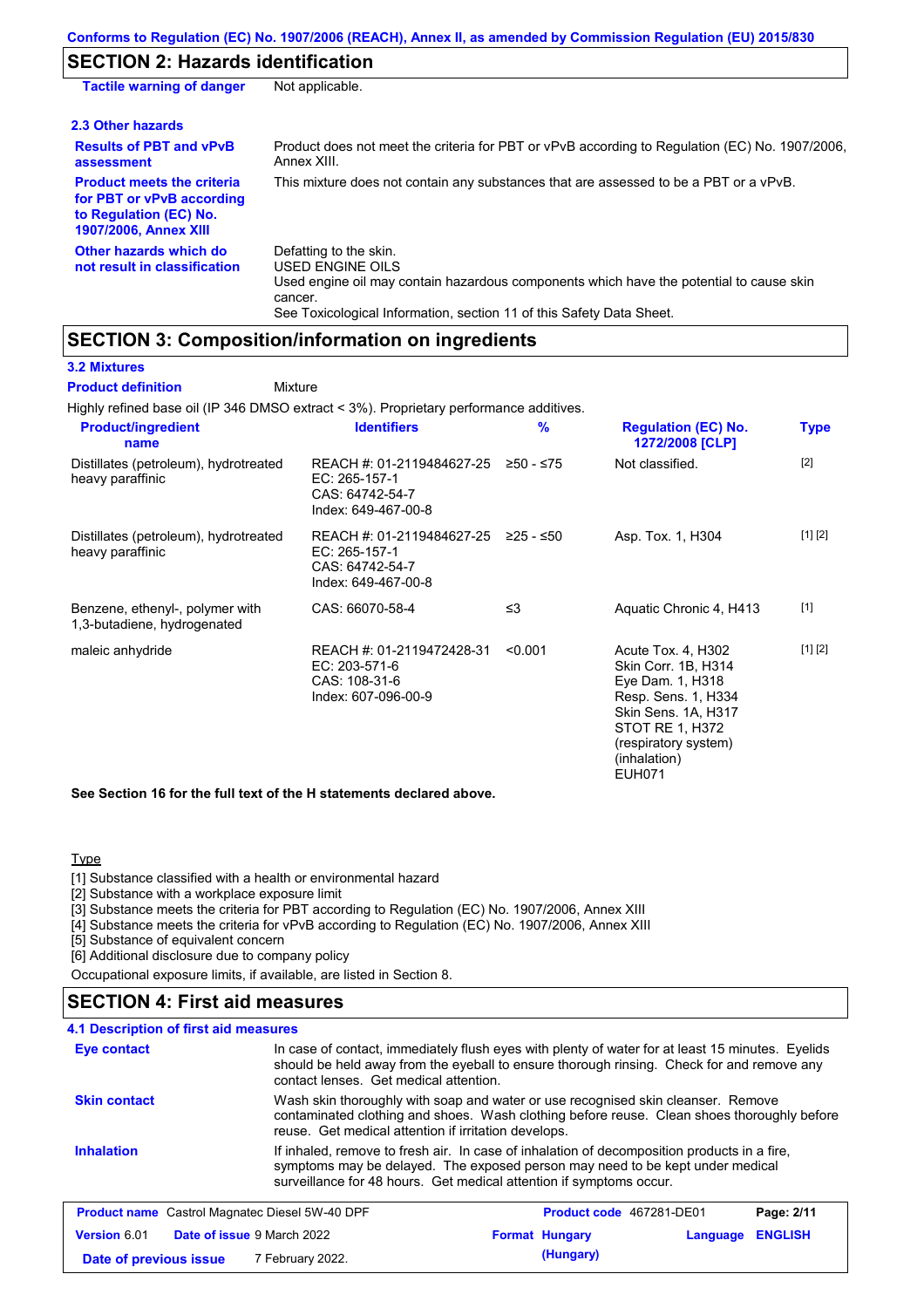| Conforms to Regulation (EC) No. 1907/2006 (REACH), Annex II, as amended by Commission Regulation (EU) 2015/830 |  |  |  |  |
|----------------------------------------------------------------------------------------------------------------|--|--|--|--|
|                                                                                                                |  |  |  |  |

## **SECTION 4: First aid measures**

| Ingestion                             | Do not induce vomiting unless directed to do so by medical personnel. Get medical attention if<br>symptoms occur.   |
|---------------------------------------|---------------------------------------------------------------------------------------------------------------------|
| <b>Protection of first-aiders</b>     | No action shall be taken involving any personal risk or without suitable training.                                  |
|                                       | 4.2 Most important symptoms and effects, both acute and delayed                                                     |
|                                       | See Section 11 for more detailed information on health effects and symptoms.                                        |
| <b>Potential acute health effects</b> |                                                                                                                     |
| <b>Inhalation</b>                     | Exposure to decomposition products may cause a health hazard. Serious effects may be<br>delayed following exposure. |
| <b>Ingestion</b>                      | No known significant effects or critical hazards.                                                                   |
| <b>Skin contact</b>                   | Defatting to the skin. May cause skin dryness and irritation.                                                       |
| Eye contact                           | No known significant effects or critical hazards.                                                                   |
|                                       | Delayed and immediate effects as well as chronic effects from short and long-term exposure                          |
| <b>Inhalation</b>                     | Overexposure to the inhalation of airborne droplets or aerosols may cause irritation of the<br>respiratory tract.   |
| Ingestion                             | Ingestion of large quantities may cause nausea and diarrhoea.                                                       |
| <b>Skin contact</b>                   | Prolonged or repeated contact can defat the skin and lead to irritation and/or dermatitis.                          |
| Eye contact                           | Potential risk of transient stinging or redness if accidental eye contact occurs.                                   |

### **4.3 Indication of any immediate medical attention and special treatment needed**

| <b>Notes to physician</b> | Treatment should in general be symptomatic and directed to relieving any effects.   |
|---------------------------|-------------------------------------------------------------------------------------|
|                           | In case of inhalation of decomposition products in a fire, symptoms may be delayed. |
|                           | The exposed person may need to be kept under medical surveillance for 48 hours.     |

# **SECTION 5: Firefighting measures**

| 5.1 Extinguishing media                                   |                                                                                                                                                                                                                                                                                                                                                                   |
|-----------------------------------------------------------|-------------------------------------------------------------------------------------------------------------------------------------------------------------------------------------------------------------------------------------------------------------------------------------------------------------------------------------------------------------------|
| <b>Suitable extinguishing</b><br>media                    | In case of fire, use foam, dry chemical or carbon dioxide extinguisher or spray.                                                                                                                                                                                                                                                                                  |
| <b>Unsuitable extinguishing</b><br>media                  | Do not use water jet. The use of a water jet may cause the fire to spread by splashing the<br>burning product.                                                                                                                                                                                                                                                    |
| 5.2 Special hazards arising from the substance or mixture |                                                                                                                                                                                                                                                                                                                                                                   |
| <b>Hazards from the</b><br>substance or mixture           | In a fire or if heated, a pressure increase will occur and the container may burst.                                                                                                                                                                                                                                                                               |
| <b>Hazardous combustion</b><br>products                   | Combustion products may include the following:<br>carbon oxides $(CO, CO2)$ (carbon monoxide, carbon dioxide)<br>nitrogen oxides (NO, NO <sub>2</sub> etc.)                                                                                                                                                                                                       |
| <b>5.3 Advice for firefighters</b>                        |                                                                                                                                                                                                                                                                                                                                                                   |
| <b>Special precautions for</b><br>fire-fighters           | No action shall be taken involving any personal risk or without suitable training. Promptly<br>isolate the scene by removing all persons from the vicinity of the incident if there is a fire.                                                                                                                                                                    |
| <b>Special protective</b><br>equipment for fire-fighters  | Fire-fighters should wear appropriate protective equipment and self-contained breathing<br>apparatus (SCBA) with a full face-piece operated in positive pressure mode. Clothing for fire-<br>fighters (including helmets, protective boots and gloves) conforming to European standard EN<br>469 will provide a basic level of protection for chemical incidents. |

# **SECTION 6: Accidental release measures**

|                                         | 6.1 Personal precautions, protective equipment and emergency procedures                                                                                                                                                                                                                                                             |
|-----------------------------------------|-------------------------------------------------------------------------------------------------------------------------------------------------------------------------------------------------------------------------------------------------------------------------------------------------------------------------------------|
| For non-emergency<br>personnel          | No action shall be taken involving any personal risk or without suitable training. Evacuate<br>surrounding areas. Keep unnecessary and unprotected personnel from entering. Do not touch<br>or walk through spilt material. Floors may be slippery; use care to avoid falling. Put on<br>appropriate personal protective equipment. |
| For emergency responders                | If specialised clothing is required to deal with the spillage, take note of any information in<br>Section 8 on suitable and unsuitable materials. See also the information in "For non-<br>emergency personnel".                                                                                                                    |
| <b>6.2 Environmental</b><br>precautions | Avoid dispersal of spilt material and runoff and contact with soil, waterways, drains and sewers.<br>Inform the relevant authorities if the product has caused environmental pollution (sewers,<br>waterways, soil or air).                                                                                                         |

| <b>Product name</b> Castrol Magnatec Diesel 5W-40 DPF    |  |                             | <b>Product code</b> 467281-DE01 | Page: 3/11              |  |  |
|----------------------------------------------------------|--|-----------------------------|---------------------------------|-------------------------|--|--|
| <b>Date of issue 9 March 2022</b><br><b>Version 6.01</b> |  |                             | <b>Format Hungary</b>           | <b>Language ENGLISH</b> |  |  |
| Date of previous issue                                   |  | <sup>7</sup> February 2022. |                                 | (Hungary)               |  |  |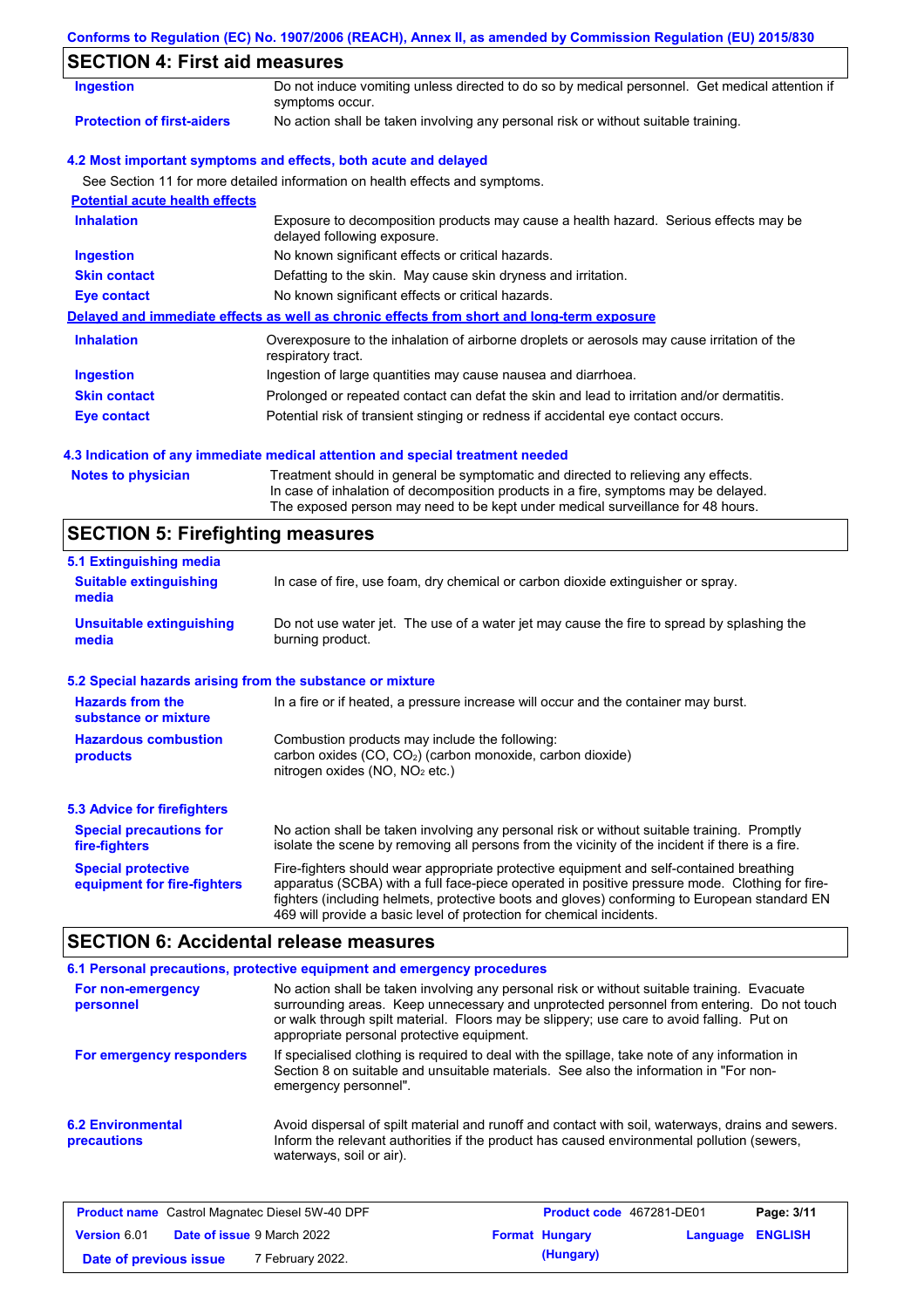# **SECTION 6: Accidental release measures**

|                                                  | 6.3 Methods and material for containment and cleaning up                                                                                                                                                                                                                                                                                                                                       |
|--------------------------------------------------|------------------------------------------------------------------------------------------------------------------------------------------------------------------------------------------------------------------------------------------------------------------------------------------------------------------------------------------------------------------------------------------------|
| <b>Small spill</b>                               | Stop leak if without risk. Move containers from spill area. Absorb with an inert material and<br>place in an appropriate waste disposal container. Dispose of via a licensed waste disposal<br>contractor.                                                                                                                                                                                     |
| Large spill                                      | Stop leak if without risk. Move containers from spill area. Prevent entry into sewers, water<br>courses, basements or confined areas. Contain and collect spillage with non-combustible,<br>absorbent material e.g. sand, earth, vermiculite or diatomaceous earth and place in container<br>for disposal according to local regulations. Dispose of via a licensed waste disposal contractor. |
| <b>6.4 Reference to other</b><br><b>sections</b> | See Section 1 for emergency contact information.<br>See Section 5 for firefighting measures.<br>See Section 8 for information on appropriate personal protective equipment.<br>See Section 12 for environmental precautions.<br>See Section 13 for additional waste treatment information.                                                                                                     |

## **SECTION 7: Handling and storage**

| 7.1 Precautions for safe handling                                                    |                                                                                                                                                                                                                                                                                                                                                                                                                                                                                          |
|--------------------------------------------------------------------------------------|------------------------------------------------------------------------------------------------------------------------------------------------------------------------------------------------------------------------------------------------------------------------------------------------------------------------------------------------------------------------------------------------------------------------------------------------------------------------------------------|
| <b>Protective measures</b>                                                           | Put on appropriate personal protective equipment.                                                                                                                                                                                                                                                                                                                                                                                                                                        |
| <b>Advice on general</b><br>occupational hygiene                                     | Eating, drinking and smoking should be prohibited in areas where this material is handled,<br>stored and processed. Wash thoroughly after handling. Remove contaminated clothing and<br>protective equipment before entering eating areas. See also Section 8 for additional<br>information on hygiene measures.                                                                                                                                                                         |
| <b>7.2 Conditions for safe</b><br>storage, including any<br><i>incompatibilities</i> | Store in accordance with local regulations. Store in a dry, cool and well-ventilated area, away<br>from incompatible materials (see Section 10). Keep away from heat and direct sunlight. Keep<br>container tightly closed and sealed until ready for use. Containers that have been opened must<br>be carefully resealed and kept upright to prevent leakage. Store and use only in equipment/<br>containers designed for use with this product. Do not store in unlabelled containers. |
| <b>Not suitable</b>                                                                  | Prolonged exposure to elevated temperature.                                                                                                                                                                                                                                                                                                                                                                                                                                              |
| 7.3 Specific end use(s)                                                              |                                                                                                                                                                                                                                                                                                                                                                                                                                                                                          |
| <b>Recommendations</b>                                                               | See section 1.2 and Exposure scenarios in annex, if applicable.                                                                                                                                                                                                                                                                                                                                                                                                                          |

# **SECTION 8: Exposure controls/personal protection**

| <b>8.1 Control parameters</b>                                         |  |                                                                                                                                                                                                                                                                                                                                                                                                                                                                                                                                                                                                                                                                                                                                                                                                                                                                                                                                                                                                                            |
|-----------------------------------------------------------------------|--|----------------------------------------------------------------------------------------------------------------------------------------------------------------------------------------------------------------------------------------------------------------------------------------------------------------------------------------------------------------------------------------------------------------------------------------------------------------------------------------------------------------------------------------------------------------------------------------------------------------------------------------------------------------------------------------------------------------------------------------------------------------------------------------------------------------------------------------------------------------------------------------------------------------------------------------------------------------------------------------------------------------------------|
| <b>Occupational exposure limits</b><br><b>Product/ingredient name</b> |  | <b>Exposure limit values</b>                                                                                                                                                                                                                                                                                                                                                                                                                                                                                                                                                                                                                                                                                                                                                                                                                                                                                                                                                                                               |
| Distillates (petroleum), hydrotreated heavy paraffinic                |  | 25/2000. (IX.30) Ministry of Health and Ministry of Social and Family<br>Affairs Joint Decree (Hungary).<br>CEIL: 5 mg/m <sup>3</sup> Issued/Revised: 1/2002 Form: Mist                                                                                                                                                                                                                                                                                                                                                                                                                                                                                                                                                                                                                                                                                                                                                                                                                                                    |
|                                                                       |  | Distillates (petroleum), hydrotreated heavy paraffinic 25/2000. (IX.30) Ministry of Health and Ministry of Social and Family<br>Affairs Joint Decree (Hungary).<br>CEIL: 5 mg/m <sup>3</sup> Issued/Revised: 1/2002 Form: Mist                                                                                                                                                                                                                                                                                                                                                                                                                                                                                                                                                                                                                                                                                                                                                                                             |
| maleic anhydride                                                      |  | 25/2000. (IX.30) Ministry of Health and Ministry of Social and Family<br>Affairs Joint Decree (Hungary). Skin sensitiser.<br>TWA: 0.4 mg/m <sup>3</sup> 8 hours. Issued/Revised: 1/2008<br>PEAK: 0.4 mg/m <sup>3</sup> 15 minutes. Issued/Revised: 1/2008                                                                                                                                                                                                                                                                                                                                                                                                                                                                                                                                                                                                                                                                                                                                                                  |
| guidance only.                                                        |  | Whilst specific OELs for certain components may be shown in this section, other components may be present in any mist,<br>vapour or dust produced. Therefore, the specific OELs may not be applicable to the product as a whole and are provided for                                                                                                                                                                                                                                                                                                                                                                                                                                                                                                                                                                                                                                                                                                                                                                       |
| <b>Recommended monitoring</b><br>procedures                           |  | If this product contains ingredients with exposure limits, personal, workplace atmosphere or<br>biological monitoring may be required to determine the effectiveness of the ventilation or other<br>control measures and/or the necessity to use respiratory protective equipment. Reference<br>should be made to monitoring standards, such as the following: European Standard EN 689<br>(Workplace atmospheres - Guidance for the assessment of exposure by inhalation to chemical<br>agents for comparison with limit values and measurement strategy) European Standard EN<br>14042 (Workplace atmospheres - Guide for the application and use of procedures for the<br>assessment of exposure to chemical and biological agents) European Standard EN 482<br>(Workplace atmospheres - General requirements for the performance of procedures for the<br>measurement of chemical agents) Reference to national guidance documents for methods for<br>the determination of hazardous substances will also be required. |
| <b>Derived No Effect Level</b><br>No DNELs/DMELs available.           |  |                                                                                                                                                                                                                                                                                                                                                                                                                                                                                                                                                                                                                                                                                                                                                                                                                                                                                                                                                                                                                            |

| <b>Product name</b> Castrol Magnatec Diesel 5W-40 DPF |  | <b>Product code</b> 467281-DE01   |  | Page: 4/11            |                         |  |
|-------------------------------------------------------|--|-----------------------------------|--|-----------------------|-------------------------|--|
| Version 6.01                                          |  | <b>Date of issue 9 March 2022</b> |  | <b>Format Hungary</b> | <b>Language ENGLISH</b> |  |
| Date of previous issue                                |  | 7 February 2022.                  |  | (Hungary)             |                         |  |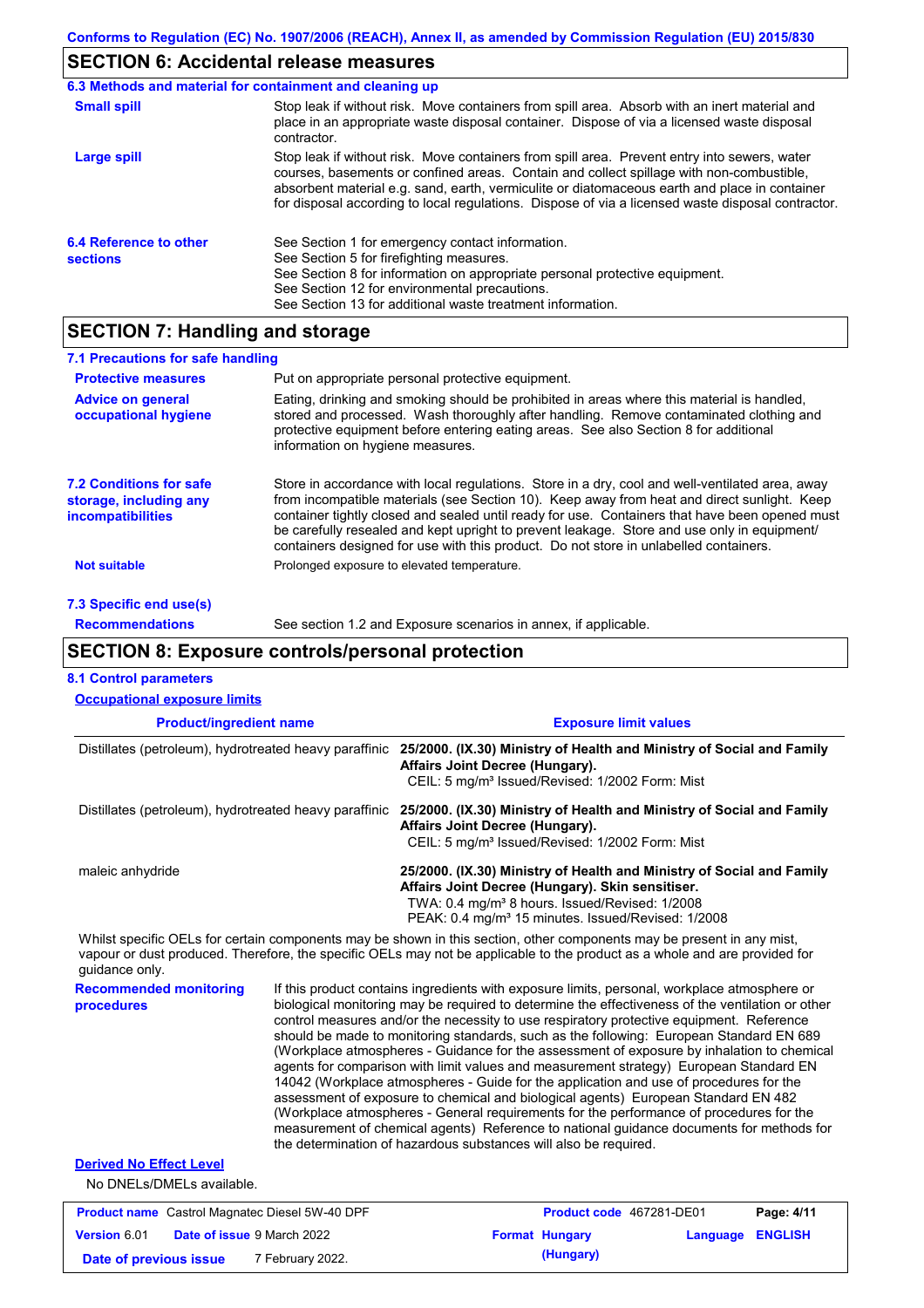# **SECTION 8: Exposure controls/personal protection**

**Predicted No Effect Concentration** No PNECs available

| <b>8.2 Exposure controls</b>                      |                                                                                                                                                                                                                                                                                                                                                                                                                                                                                                                                                                                                                                                                                                                                                                                                                                                                                                                                                                                                         |                          |          |                |  |  |
|---------------------------------------------------|---------------------------------------------------------------------------------------------------------------------------------------------------------------------------------------------------------------------------------------------------------------------------------------------------------------------------------------------------------------------------------------------------------------------------------------------------------------------------------------------------------------------------------------------------------------------------------------------------------------------------------------------------------------------------------------------------------------------------------------------------------------------------------------------------------------------------------------------------------------------------------------------------------------------------------------------------------------------------------------------------------|--------------------------|----------|----------------|--|--|
| <b>Appropriate engineering</b><br><b>controls</b> | Provide exhaust ventilation or other engineering controls to keep the relevant airborne<br>concentrations below their respective occupational exposure limits.<br>All activities involving chemicals should be assessed for their risks to health, to ensure<br>exposures are adequately controlled. Personal protective equipment should only be considered<br>after other forms of control measures (e.g. engineering controls) have been suitably evaluated.<br>Personal protective equipment should conform to appropriate standards, be suitable for use, be<br>kept in good condition and properly maintained.<br>Your supplier of personal protective equipment should be consulted for advice on selection and<br>appropriate standards. For further information contact your national organisation for standards.<br>The final choice of protective equipment will depend upon a risk assessment. It is important to<br>ensure that all items of personal protective equipment are compatible. |                          |          |                |  |  |
| <b>Individual protection measures</b>             |                                                                                                                                                                                                                                                                                                                                                                                                                                                                                                                                                                                                                                                                                                                                                                                                                                                                                                                                                                                                         |                          |          |                |  |  |
| <b>Hygiene measures</b>                           | Wash hands, forearms and face thoroughly after handling chemical products, before eating,<br>smoking and using the lavatory and at the end of the working period. Ensure that eyewash<br>stations and safety showers are close to the workstation location.                                                                                                                                                                                                                                                                                                                                                                                                                                                                                                                                                                                                                                                                                                                                             |                          |          |                |  |  |
| <b>Respiratory protection</b>                     | In case of insufficient ventilation, wear suitable respiratory equipment.<br>The correct choice of respiratory protection depends upon the chemicals being handled, the<br>conditions of work and use, and the condition of the respiratory equipment. Safety procedures<br>should be developed for each intended application. Respiratory protection equipment should<br>therefore be chosen in consultation with the supplier/manufacturer and with a full assessment<br>of the working conditions.                                                                                                                                                                                                                                                                                                                                                                                                                                                                                                   |                          |          |                |  |  |
| <b>Eye/face protection</b>                        | Safety glasses with side shields.                                                                                                                                                                                                                                                                                                                                                                                                                                                                                                                                                                                                                                                                                                                                                                                                                                                                                                                                                                       |                          |          |                |  |  |
| <b>Skin protection</b>                            |                                                                                                                                                                                                                                                                                                                                                                                                                                                                                                                                                                                                                                                                                                                                                                                                                                                                                                                                                                                                         |                          |          |                |  |  |
| <b>Hand protection</b>                            | <b>General Information:</b>                                                                                                                                                                                                                                                                                                                                                                                                                                                                                                                                                                                                                                                                                                                                                                                                                                                                                                                                                                             |                          |          |                |  |  |
|                                                   | Because specific work environments and material handling practices vary, safety procedures<br>should be developed for each intended application. The correct choice of protective gloves<br>depends upon the chemicals being handled, and the conditions of work and use. Most gloves<br>provide protection for only a limited time before they must be discarded and replaced (even the<br>best chemically resistant gloves will break down after repeated chemical exposures).                                                                                                                                                                                                                                                                                                                                                                                                                                                                                                                        |                          |          |                |  |  |
|                                                   | Gloves should be chosen in consultation with the supplier / manufacturer and taking account of<br>a full assessment of the working conditions.                                                                                                                                                                                                                                                                                                                                                                                                                                                                                                                                                                                                                                                                                                                                                                                                                                                          |                          |          |                |  |  |
|                                                   | Recommended: Nitrile gloves.<br><b>Breakthrough time:</b>                                                                                                                                                                                                                                                                                                                                                                                                                                                                                                                                                                                                                                                                                                                                                                                                                                                                                                                                               |                          |          |                |  |  |
|                                                   | Breakthrough time data are generated by glove manufacturers under laboratory test conditions<br>and represent how long a glove can be expected to provide effective permeation resistance. It<br>is important when following breakthrough time recommendations that actual workplace<br>conditions are taken into account. Always consult with your glove supplier for up-to-date<br>technical information on breakthrough times for the recommended glove type.<br>Our recommendations on the selection of gloves are as follows:                                                                                                                                                                                                                                                                                                                                                                                                                                                                      |                          |          |                |  |  |
|                                                   | Continuous contact:                                                                                                                                                                                                                                                                                                                                                                                                                                                                                                                                                                                                                                                                                                                                                                                                                                                                                                                                                                                     |                          |          |                |  |  |
|                                                   | Gloves with a minimum breakthrough time of 240 minutes, or >480 minutes if suitable gloves<br>can be obtained.<br>If suitable gloves are not available to offer that level of protection, gloves with shorter<br>breakthrough times may be acceptable as long as appropriate glove maintenance and<br>replacement regimes are determined and adhered to.                                                                                                                                                                                                                                                                                                                                                                                                                                                                                                                                                                                                                                                |                          |          |                |  |  |
|                                                   | Short-term / splash protection:                                                                                                                                                                                                                                                                                                                                                                                                                                                                                                                                                                                                                                                                                                                                                                                                                                                                                                                                                                         |                          |          |                |  |  |
|                                                   | Recommended breakthrough times as above.<br>It is recognised that for short-term, transient exposures, gloves with shorter breakthrough times<br>may commonly be used. Therefore, appropriate maintenance and replacement regimes must<br>be determined and rigorously followed.                                                                                                                                                                                                                                                                                                                                                                                                                                                                                                                                                                                                                                                                                                                        |                          |          |                |  |  |
|                                                   | <b>Glove Thickness:</b>                                                                                                                                                                                                                                                                                                                                                                                                                                                                                                                                                                                                                                                                                                                                                                                                                                                                                                                                                                                 |                          |          |                |  |  |
|                                                   | For general applications, we recommend gloves with a thickness typically greater than 0.35 mm.                                                                                                                                                                                                                                                                                                                                                                                                                                                                                                                                                                                                                                                                                                                                                                                                                                                                                                          |                          |          |                |  |  |
|                                                   | It should be emphasised that glove thickness is not necessarily a good predictor of glove                                                                                                                                                                                                                                                                                                                                                                                                                                                                                                                                                                                                                                                                                                                                                                                                                                                                                                               |                          |          |                |  |  |
| Product name Castrol Magnatec Diesel 5W-40 DPF    |                                                                                                                                                                                                                                                                                                                                                                                                                                                                                                                                                                                                                                                                                                                                                                                                                                                                                                                                                                                                         | Product code 467281-DE01 |          | Page: 5/11     |  |  |
| Version 6.01<br>Date of issue 9 March 2022        |                                                                                                                                                                                                                                                                                                                                                                                                                                                                                                                                                                                                                                                                                                                                                                                                                                                                                                                                                                                                         | <b>Format Hungary</b>    | Language | <b>ENGLISH</b> |  |  |

**Date of previous issue (Hungary)** 7 February 2022.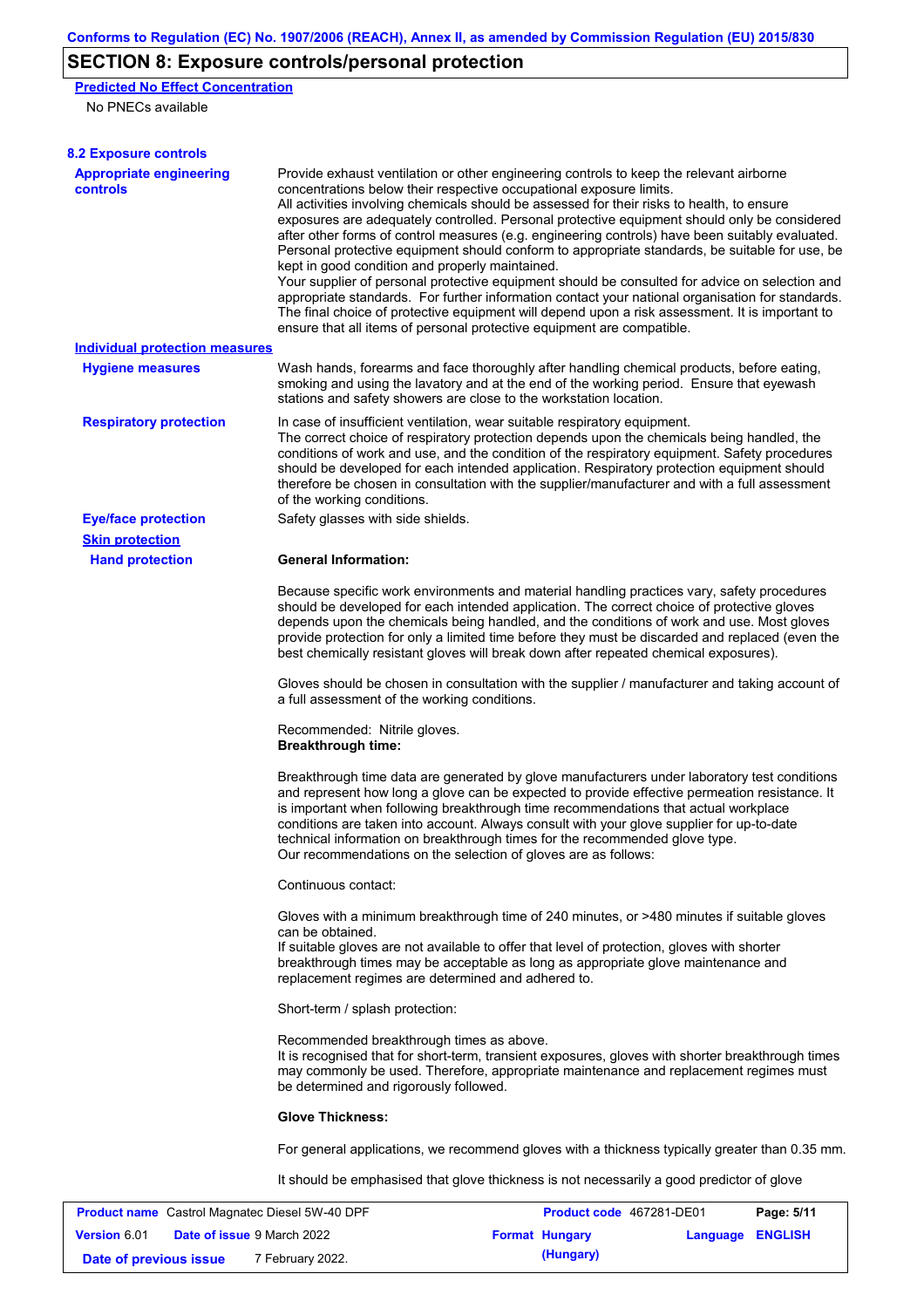# **SECTION 8: Exposure controls/personal protection**

|                                           | resistance to a specific chemical, as the permeation efficiency of the glove will be dependent<br>on the exact composition of the glove material. Therefore, glove selection should also be based<br>on consideration of the task requirements and knowledge of breakthrough times.<br>Glove thickness may also vary depending on the glove manufacturer, the glove type and the<br>glove model. Therefore, the manufacturers' technical data should always be taken into account<br>to ensure selection of the most appropriate glove for the task.                                                                                                                                  |
|-------------------------------------------|---------------------------------------------------------------------------------------------------------------------------------------------------------------------------------------------------------------------------------------------------------------------------------------------------------------------------------------------------------------------------------------------------------------------------------------------------------------------------------------------------------------------------------------------------------------------------------------------------------------------------------------------------------------------------------------|
|                                           | Note: Depending on the activity being conducted, gloves of varying thickness may be required<br>for specific tasks. For example:                                                                                                                                                                                                                                                                                                                                                                                                                                                                                                                                                      |
|                                           | • Thinner gloves (down to 0.1 mm or less) may be required where a high degree of manual<br>dexterity is needed. However, these gloves are only likely to give short duration protection and<br>would normally be just for single use applications, then disposed of.                                                                                                                                                                                                                                                                                                                                                                                                                  |
|                                           | • Thicker gloves (up to 3 mm or more) may be required where there is a mechanical (as well<br>as a chemical) risk i.e. where there is abrasion or puncture potential.                                                                                                                                                                                                                                                                                                                                                                                                                                                                                                                 |
| <b>Skin and body</b>                      | Use of protective clothing is good industrial practice.<br>Personal protective equipment for the body should be selected based on the task being<br>performed and the risks involved and should be approved by a specialist before handling this<br>product.<br>Cotton or polyester/cotton overalls will only provide protection against light superficial<br>contamination that will not soak through to the skin. Overalls should be laundered on a regular<br>basis. When the risk of skin exposure is high (e.g. when cleaning up spillages or if there is a<br>risk of splashing) then chemical resistant aprons and/or impervious chemical suits and boots<br>will be required. |
| <b>Refer to standards:</b>                | Respiratory protection: EN 529<br>Gloves: EN 420, EN 374<br>Eye protection: EN 166<br>Filtering half-mask: EN 149<br>Filtering half-mask with valve: EN 405<br>Half-mask: EN 140 plus filter<br>Full-face mask: EN 136 plus filter<br>Particulate filters: EN 143<br>Gas/combined filters: EN 14387                                                                                                                                                                                                                                                                                                                                                                                   |
| <b>Environmental exposure</b><br>controls | Emissions from ventilation or work process equipment should be checked to ensure they<br>comply with the requirements of environmental protection legislation. In some cases, fume<br>scrubbers, filters or engineering modifications to the process equipment will be necessary to<br>reduce emissions to acceptable levels.                                                                                                                                                                                                                                                                                                                                                         |

## **SECTION 9: Physical and chemical properties**

The conditions of measurement of all properties are at standard temperature and pressure unless otherwise indicated.

### **9.1 Information on basic physical and chemical properties**

| <b>Appearance</b>                                      |                                              |
|--------------------------------------------------------|----------------------------------------------|
| <b>Physical state</b>                                  | Liquid.                                      |
| <b>Colour</b>                                          | Amber.                                       |
| <b>Odour</b>                                           | Not available.                               |
| <b>Odour threshold</b>                                 | Not available.                               |
| рH                                                     | Not applicable.                              |
| <b>Melting point/freezing point</b>                    | Not available.                               |
| Initial boiling point and boiling                      | Not available.                               |
| range                                                  |                                              |
| <b>Pour point</b>                                      | -42 °C                                       |
| <b>Flash point</b>                                     | Closed cup: 203°C (397.4°F) [Pensky-Martens] |
| <b>Evaporation rate</b>                                | Not available.                               |
| Flammability (solid, gas)                              | Not available.                               |
| <b>Upper/lower flammability or</b><br>explosive limits | Not available.                               |
| <b>Vapour pressure</b>                                 | Not available.                               |

| <b>Product name</b> Castrol Magnatec Diesel 5W-40 DPF |  | Product code 467281-DE01          |  | Page: 6/11            |                         |  |
|-------------------------------------------------------|--|-----------------------------------|--|-----------------------|-------------------------|--|
| Version 6.01                                          |  | <b>Date of issue 9 March 2022</b> |  | <b>Format Hungary</b> | <b>Language ENGLISH</b> |  |
| Date of previous issue                                |  | 7 February 2022.                  |  | (Hungary)             |                         |  |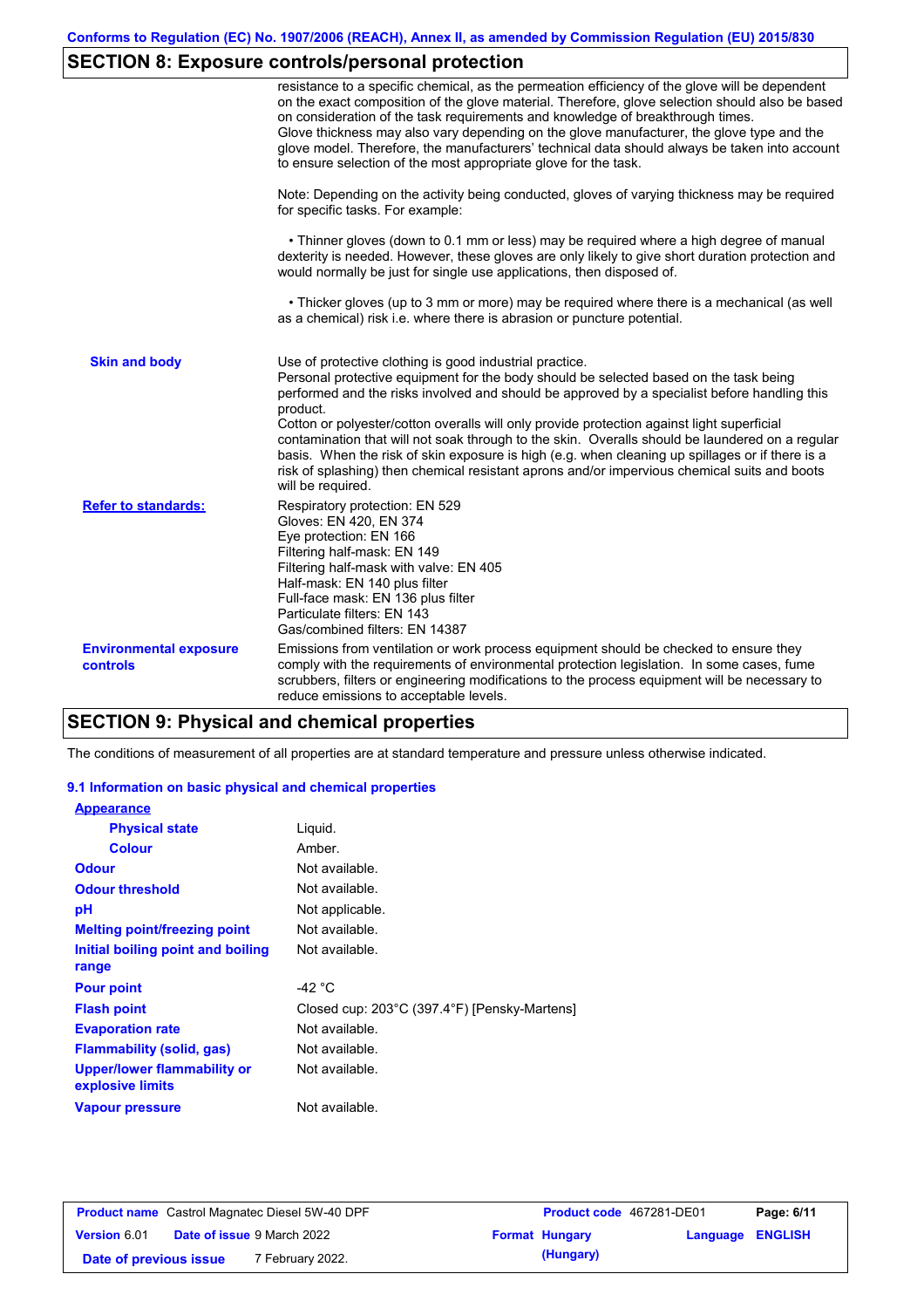# **SECTION 9: Physical and chemical properties**

|                                                   |                                                                                                                                         |        | Vapour Pressure at 20°C |                    |                      | Vapour pressure at 50°C |               |  |
|---------------------------------------------------|-----------------------------------------------------------------------------------------------------------------------------------------|--------|-------------------------|--------------------|----------------------|-------------------------|---------------|--|
|                                                   | Ingredient name mm Hg kPa                                                                                                               |        |                         | <b>Method</b>      | m <sub>m</sub><br>Hg | kPa                     | <b>Method</b> |  |
|                                                   | Distillates (petroleum),<br>hydrotreated heavy<br>paraffinic                                                                            | < 0.08 | < 0.011                 | <b>ASTM D 5191</b> |                      |                         |               |  |
|                                                   | Distillates (petroleum),<br>hydrotreated heavy<br>paraffinic                                                                            | < 0.08 | < 0.011                 | <b>ASTM D 5191</b> |                      |                         |               |  |
| <b>Vapour density</b>                             | Not available.                                                                                                                          |        |                         |                    |                      |                         |               |  |
| <b>Relative density</b>                           | Not available.                                                                                                                          |        |                         |                    |                      |                         |               |  |
| <b>Density</b>                                    | <1000 kg/m <sup>3</sup> (<1 g/cm <sup>3</sup> ) at 15 <sup>°</sup> C                                                                    |        |                         |                    |                      |                         |               |  |
| <b>Solubility(ies)</b>                            | insoluble in water.                                                                                                                     |        |                         |                    |                      |                         |               |  |
| <b>Partition coefficient: n-octanol/</b><br>water | Not applicable.                                                                                                                         |        |                         |                    |                      |                         |               |  |
| <b>Auto-ignition temperature</b>                  | Not available.                                                                                                                          |        |                         |                    |                      |                         |               |  |
| <b>Decomposition temperature</b>                  | Not available.                                                                                                                          |        |                         |                    |                      |                         |               |  |
| <b>Viscosity</b>                                  | Kinematic: 75.5 mm <sup>2</sup> /s (75.5 cSt) at 40 $^{\circ}$ C<br>Kinematic: 12.8 to 16 mm <sup>2</sup> /s (12.8 to 16 cSt) at 100 °C |        |                         |                    |                      |                         |               |  |
| <b>Explosive properties</b>                       | Not available.                                                                                                                          |        |                         |                    |                      |                         |               |  |
| <b>Oxidising properties</b>                       | Not available.                                                                                                                          |        |                         |                    |                      |                         |               |  |
| <b>Particle characteristics</b>                   |                                                                                                                                         |        |                         |                    |                      |                         |               |  |
| <b>Median particle size</b>                       | Not applicable.                                                                                                                         |        |                         |                    |                      |                         |               |  |
| 9.2 Other information                             |                                                                                                                                         |        |                         |                    |                      |                         |               |  |
| No additional information.                        |                                                                                                                                         |        |                         |                    |                      |                         |               |  |

## **SECTION 10: Stability and reactivity**

| <b>10.1 Reactivity</b>                            | No specific test data available for this product. Refer to Conditions to avoid and Incompatible<br>materials for additional information.                                |
|---------------------------------------------------|-------------------------------------------------------------------------------------------------------------------------------------------------------------------------|
| <b>10.2 Chemical stability</b>                    | The product is stable.                                                                                                                                                  |
| <b>10.3 Possibility of</b><br>hazardous reactions | Under normal conditions of storage and use, hazardous reactions will not occur.<br>Under normal conditions of storage and use, hazardous polymerisation will not occur. |
| <b>10.4 Conditions to avoid</b>                   | Avoid all possible sources of ignition (spark or flame).                                                                                                                |
| 10.5 Incompatible materials                       | Reactive or incompatible with the following materials: oxidising materials.                                                                                             |
| <b>10.6 Hazardous</b><br>decomposition products   | Under normal conditions of storage and use, hazardous decomposition products should not be<br>produced.                                                                 |

## **SECTION 11: Toxicological information**

### **11.1 Information on toxicological effects**

| <b>Product/ingredient name</b>                        |                                                                                                                     | Oral (mg/<br>kg) | <b>Dermal</b><br>(mg/kg) | <b>Inhalation</b><br>(gases)<br>(ppm) | <b>Inhalation</b><br>(vapours)<br>(mg/l) | <b>Inhalation</b><br>(dusts)<br>and mists)<br>(mg/l) |                              |
|-------------------------------------------------------|---------------------------------------------------------------------------------------------------------------------|------------------|--------------------------|---------------------------------------|------------------------------------------|------------------------------------------------------|------------------------------|
| maleic anhydride                                      |                                                                                                                     | 500              | N/A                      | N/A                                   | N/A                                      | N/A                                                  |                              |
| <b>Information on likely</b><br>routes of exposure    | Routes of entry anticipated: Dermal, Inhalation.                                                                    |                  |                          |                                       |                                          |                                                      |                              |
| <b>Potential acute health effects</b>                 |                                                                                                                     |                  |                          |                                       |                                          |                                                      |                              |
|                                                       |                                                                                                                     |                  |                          |                                       |                                          |                                                      |                              |
| <b>Inhalation</b>                                     | Exposure to decomposition products may cause a health hazard. Serious effects may be<br>delayed following exposure. |                  |                          |                                       |                                          |                                                      |                              |
| Ingestion                                             | No known significant effects or critical hazards.                                                                   |                  |                          |                                       |                                          |                                                      |                              |
| <b>Skin contact</b>                                   | Defatting to the skin. May cause skin dryness and irritation.                                                       |                  |                          |                                       |                                          |                                                      |                              |
| <b>Product name</b> Castrol Magnatec Diesel 5W-40 DPF |                                                                                                                     |                  |                          | Product code 467281-DE01              |                                          |                                                      |                              |
| Version 6.01                                          | Date of issue 9 March 2022                                                                                          |                  | <b>Format Hungary</b>    |                                       |                                          | Language                                             | Page: 7/11<br><b>ENGLISH</b> |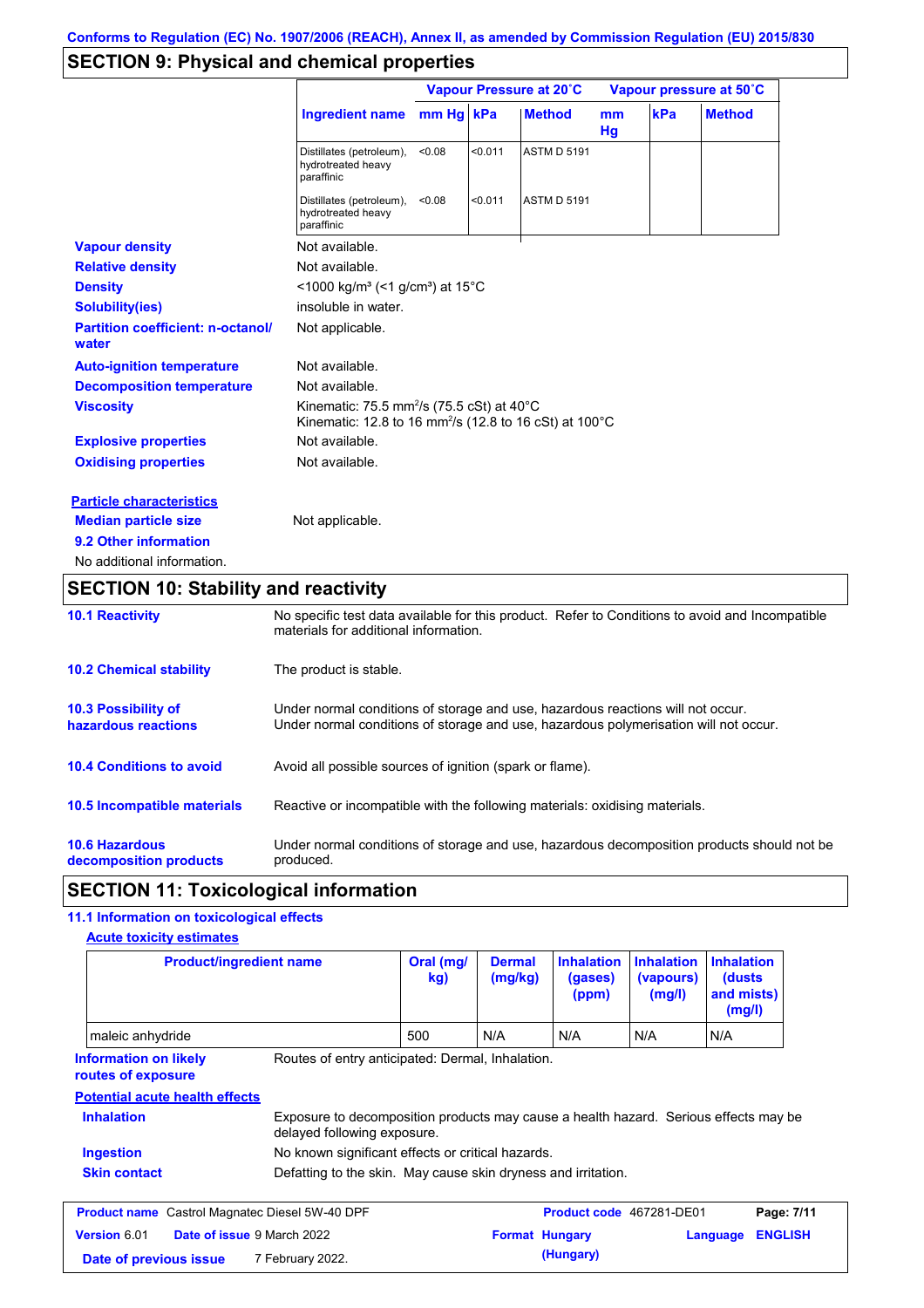# **SECTION 11: Toxicological information**

| <b>Eye contact</b>                      | No known significant effects or critical hazards.                                                                                                                                                                                                                                                                                                                                                               |
|-----------------------------------------|-----------------------------------------------------------------------------------------------------------------------------------------------------------------------------------------------------------------------------------------------------------------------------------------------------------------------------------------------------------------------------------------------------------------|
|                                         | <b>Symptoms related to the physical, chemical and toxicological characteristics</b>                                                                                                                                                                                                                                                                                                                             |
| <b>Inhalation</b>                       | No specific data.                                                                                                                                                                                                                                                                                                                                                                                               |
| <b>Ingestion</b>                        | No specific data.                                                                                                                                                                                                                                                                                                                                                                                               |
| <b>Skin contact</b>                     | Adverse symptoms may include the following:<br>irritation<br>dryness<br>cracking                                                                                                                                                                                                                                                                                                                                |
| <b>Eye contact</b>                      | No specific data.                                                                                                                                                                                                                                                                                                                                                                                               |
|                                         | Delayed and immediate effects as well as chronic effects from short and long-term exposure                                                                                                                                                                                                                                                                                                                      |
| <b>Inhalation</b>                       | Overexposure to the inhalation of airborne droplets or aerosols may cause irritation of the<br>respiratory tract.                                                                                                                                                                                                                                                                                               |
| <b>Ingestion</b>                        | Ingestion of large quantities may cause nausea and diarrhoea.                                                                                                                                                                                                                                                                                                                                                   |
| <b>Skin contact</b>                     | Prolonged or repeated contact can defat the skin and lead to irritation and/or dermatitis.                                                                                                                                                                                                                                                                                                                      |
| <b>Eye contact</b>                      | Potential risk of transient stinging or redness if accidental eye contact occurs.                                                                                                                                                                                                                                                                                                                               |
| <b>Potential chronic health effects</b> |                                                                                                                                                                                                                                                                                                                                                                                                                 |
| <b>General</b>                          | <b>USED ENGINE OILS</b><br>Combustion products resulting from the operation of internal combustion engines contaminate<br>engine oils during use. Used engine oil may contain hazardous components which have the<br>potential to cause skin cancer. Frequent or prolonged contact with all types and makes of used<br>engine oil must therefore be avoided and a high standard of personal hygiene maintained. |
| <b>Carcinogenicity</b>                  | No known significant effects or critical hazards.                                                                                                                                                                                                                                                                                                                                                               |
| <b>Mutagenicity</b>                     | No known significant effects or critical hazards.                                                                                                                                                                                                                                                                                                                                                               |
| <b>Developmental effects</b>            | No known significant effects or critical hazards.                                                                                                                                                                                                                                                                                                                                                               |
| <b>Fertility effects</b>                | No known significant effects or critical hazards.                                                                                                                                                                                                                                                                                                                                                               |

## **SECTION 12: Ecological information**

|  |  | <b>12.1 Toxicity</b> |  |  |
|--|--|----------------------|--|--|
|--|--|----------------------|--|--|

**Environmental hazards** Not classified as dangerous

### **12.2 Persistence and degradability**

Expected to be biodegradable.

### **12.3 Bioaccumulative potential**

This product is not expected to bioaccumulate through food chains in the environment.

| <b>12.4 Mobility in soil</b>                                         |                                                                      |
|----------------------------------------------------------------------|----------------------------------------------------------------------|
| <b>Soil/water partition</b><br><b>coefficient</b> (K <sub>oc</sub> ) | Not available.                                                       |
| <b>Mobility</b>                                                      | Spillages may penetrate the soil causing ground water contamination. |

#### **12.5 Results of PBT and vPvB assessment**

Product does not meet the criteria for PBT or vPvB according to Regulation (EC) No. 1907/2006, Annex XIII.

| 12.6 Other adverse effects          |                                                                                                                           |
|-------------------------------------|---------------------------------------------------------------------------------------------------------------------------|
| <b>Other ecological information</b> | Spills may form a film on water surfaces causing physical damage to organisms. Oxygen<br>transfer could also be impaired. |

# **SECTION 13: Disposal considerations**

| <b>13.1 Waste treatment methods</b> |                                                                                                                                                                      |
|-------------------------------------|----------------------------------------------------------------------------------------------------------------------------------------------------------------------|
| <b>Product</b>                      |                                                                                                                                                                      |
| <b>Methods of disposal</b>          | Where possible, arrange for product to be recycled. Dispose of via an authorised person/<br>licensed waste disposal contractor in accordance with local regulations. |
| <b>Hazardous waste</b>              | Yes.                                                                                                                                                                 |
| European waste catalogue (EWC)      |                                                                                                                                                                      |
| <b>Waste code</b>                   | <b>Waste designation</b>                                                                                                                                             |

| TTUJIV VUUV | <b>THUSIC UCSINIBILITY</b>                                         |
|-------------|--------------------------------------------------------------------|
| 3 02 05'    | mineral-based non-chlorinated engine, gear and lubricating<br>oils |
|             |                                                                    |

| <b>Product name</b> Castrol Magnatec Diesel 5W-40 DPF |  |                                   | Product code 467281-DE01 |                       | Page: 8/11       |  |
|-------------------------------------------------------|--|-----------------------------------|--------------------------|-----------------------|------------------|--|
| <b>Version 6.01</b>                                   |  | <b>Date of issue 9 March 2022</b> |                          | <b>Format Hungary</b> | Language ENGLISH |  |
| Date of previous issue                                |  | 7 February 2022.                  |                          | (Hungary)             |                  |  |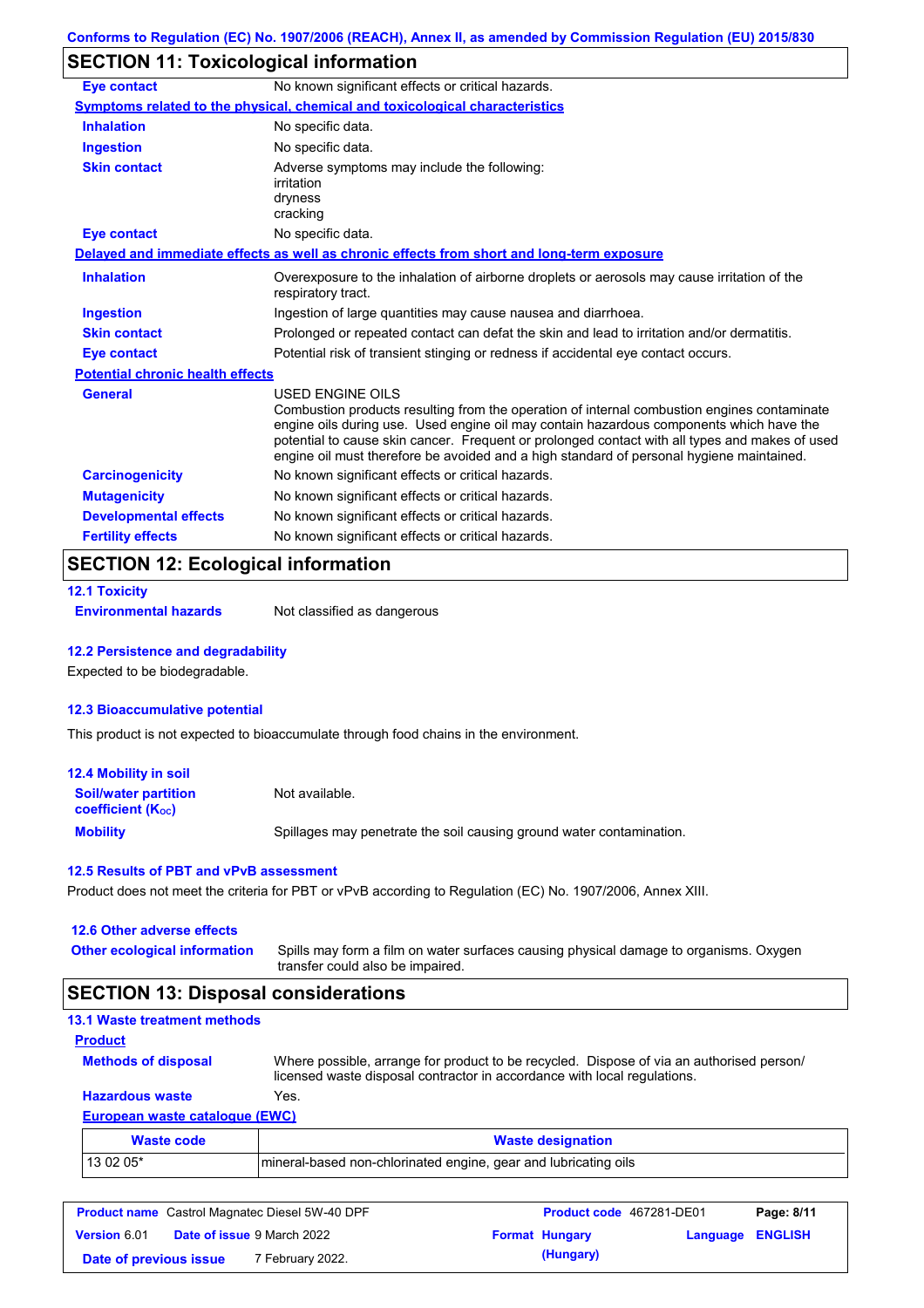## **SECTION 13: Disposal considerations**

However, deviation from the intended use and/or the presence of any potential contaminants may require an alternative waste disposal code to be assigned by the end user.

### **Packaging**

| <b>Methods of disposal</b>        | Where possible, arrange for product to be recycled. Dispose of via an authorised person/<br>licensed waste disposal contractor in accordance with local regulations.                                                                    |  |  |  |
|-----------------------------------|-----------------------------------------------------------------------------------------------------------------------------------------------------------------------------------------------------------------------------------------|--|--|--|
| <b>Special precautions</b>        | This material and its container must be disposed of in a safe way. Empty containers or liners<br>may retain some product residues. Avoid dispersal of spilt material and runoff and contact with<br>soil, waterways, drains and sewers. |  |  |  |
| <b>References</b>                 | Commission 2014/955/EU<br>Directive 2008/98/EC                                                                                                                                                                                          |  |  |  |
| SECTION 14: Transnort information |                                                                                                                                                                                                                                         |  |  |  |

## **SECTION 14: Transport information**

|                                           | <b>ADR/RID</b> | <b>ADN</b>     | <b>IMDG</b>    | <b>IATA</b>    |
|-------------------------------------------|----------------|----------------|----------------|----------------|
| 14.1 UN number                            | Not regulated. | Not regulated. | Not regulated. | Not regulated. |
| 14.2 UN proper<br>shipping name           |                |                |                |                |
| <b>14.3 Transport</b><br>hazard class(es) |                |                | -              |                |
| 14.4 Packing<br>group                     |                |                | $\blacksquare$ |                |
| 14.5<br><b>Environmental</b><br>hazards   | No.            | No.            | No.            | No.            |
| <b>Additional</b><br>information          |                |                | -              |                |

**14.6 Special precautions for user** Not available.

#### **14.7 Transport in bulk according to IMO instruments**

### **SECTION 15: Regulatory information**

| 15.1 Safety, health and environmental regulations/legislation specific for the substance or mixture |  |
|-----------------------------------------------------------------------------------------------------|--|
| EU Regulation (EC) No. 1907/2006 (REACH)                                                            |  |

#### **Annex XIV - List of substances subject to authorisation**

Not available.

### **Annex XIV**

None of the components are listed.

**Substances of very high concern**

None of the components are listed.

### **EU Regulation (EC) No. 1907/2006 (REACH)**

| EU Requiation (EC) No. 1907/2006 (REACH)                                                                                                                 |                                                                                                                                |                          |          |                |
|----------------------------------------------------------------------------------------------------------------------------------------------------------|--------------------------------------------------------------------------------------------------------------------------------|--------------------------|----------|----------------|
| <b>Annex XVII - Restrictions</b><br>on the manufacture.<br>placing on the market<br>and use of certain<br>dangerous substances,<br>mixtures and articles | Not applicable.                                                                                                                |                          |          |                |
| <b>Other regulations</b>                                                                                                                                 |                                                                                                                                |                          |          |                |
| <b>REACH Status</b>                                                                                                                                      | The company, as identified in Section 1, sells this product in the EU in compliance with the<br>current requirements of REACH. |                          |          |                |
| <b>United States inventory</b><br>(TSCA 8b)                                                                                                              | All components are active or exempted.                                                                                         |                          |          |                |
| <b>Australia inventory (AIIC)</b>                                                                                                                        | All components are listed or exempted.                                                                                         |                          |          |                |
| <b>Canada inventory</b>                                                                                                                                  | All components are listed or exempted.                                                                                         |                          |          |                |
| <b>China inventory (IECSC)</b>                                                                                                                           | At least one component is not listed.                                                                                          |                          |          |                |
| <b>Product name</b> Castrol Magnatec Diesel 5W-40 DPF                                                                                                    |                                                                                                                                | Product code 467281-DE01 |          | Page: 9/11     |
| Version 6.01<br><b>Date of issue 9 March 2022</b>                                                                                                        |                                                                                                                                | <b>Format Hungary</b>    | Language | <b>ENGLISH</b> |
| Date of previous issue                                                                                                                                   | 7 February 2022.                                                                                                               | (Hungary)                |          |                |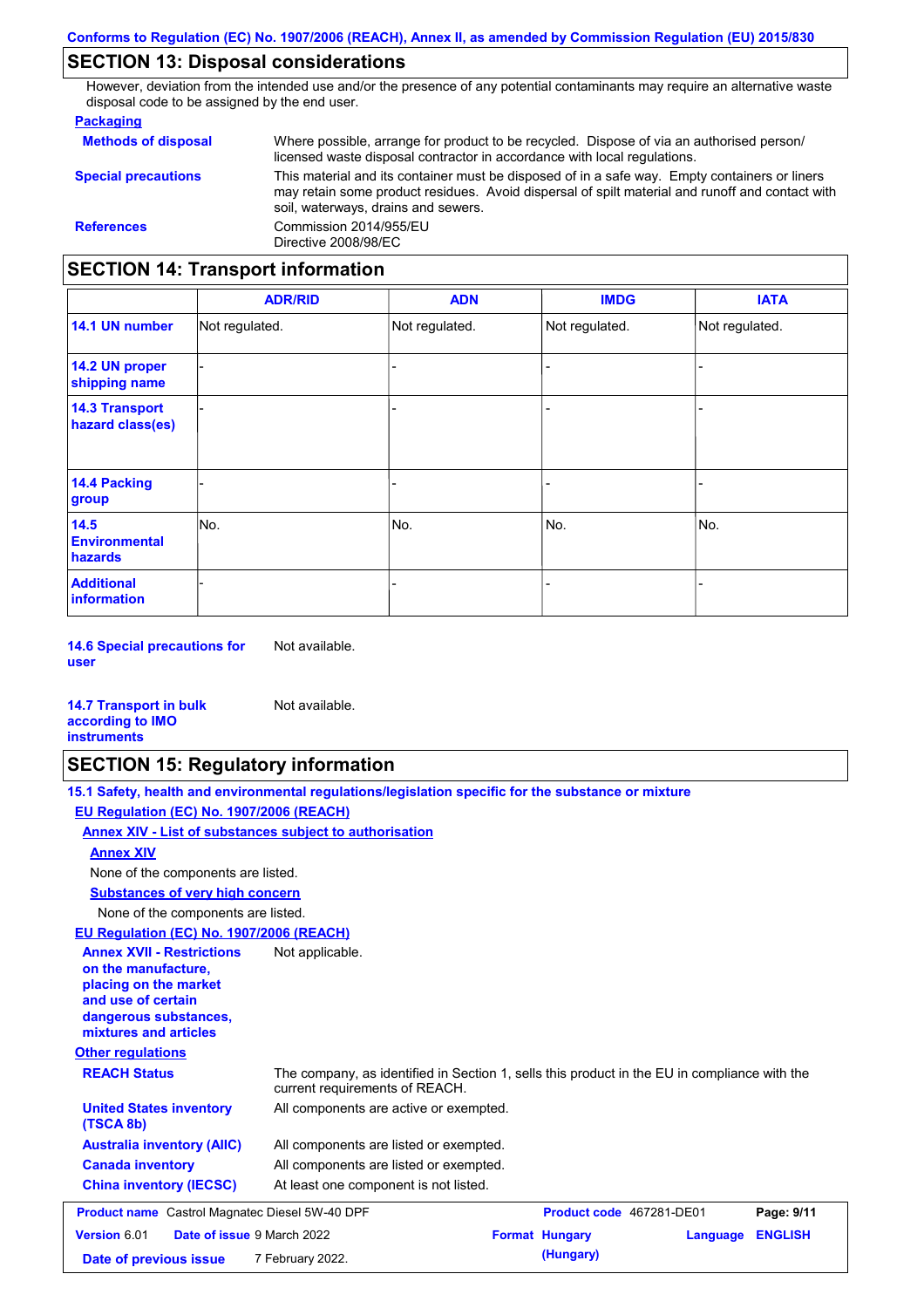# **SECTION 15: Regulatory information**

| <b>Japan inventory (CSCL)</b>                                   | All components are listed or exempted.                                                                                                                                                                                                                                                                                                                                                                                                                                                                                             |  |  |  |
|-----------------------------------------------------------------|------------------------------------------------------------------------------------------------------------------------------------------------------------------------------------------------------------------------------------------------------------------------------------------------------------------------------------------------------------------------------------------------------------------------------------------------------------------------------------------------------------------------------------|--|--|--|
| <b>Korea inventory (KECI)</b>                                   | All components are listed or exempted.                                                                                                                                                                                                                                                                                                                                                                                                                                                                                             |  |  |  |
| <b>Philippines inventory</b><br>(PICCS)                         | At least one component is not listed.                                                                                                                                                                                                                                                                                                                                                                                                                                                                                              |  |  |  |
| <b>Taiwan Chemical</b><br><b>Substances Inventory</b><br>(TCSI) | All components are listed or exempted.                                                                                                                                                                                                                                                                                                                                                                                                                                                                                             |  |  |  |
| Ozone depleting substances (1005/2009/EU)                       |                                                                                                                                                                                                                                                                                                                                                                                                                                                                                                                                    |  |  |  |
| Not listed.                                                     |                                                                                                                                                                                                                                                                                                                                                                                                                                                                                                                                    |  |  |  |
| <b>Prior Informed Consent (PIC) (649/2012/EU)</b>               |                                                                                                                                                                                                                                                                                                                                                                                                                                                                                                                                    |  |  |  |
| Not listed.                                                     |                                                                                                                                                                                                                                                                                                                                                                                                                                                                                                                                    |  |  |  |
| <b>Persistent Organic Pollutants</b><br>Not listed.             |                                                                                                                                                                                                                                                                                                                                                                                                                                                                                                                                    |  |  |  |
| <b>EU - Water framework directive - Priority substances</b>     |                                                                                                                                                                                                                                                                                                                                                                                                                                                                                                                                    |  |  |  |
| None of the components are listed.                              |                                                                                                                                                                                                                                                                                                                                                                                                                                                                                                                                    |  |  |  |
| <b>Seveso Directive</b>                                         |                                                                                                                                                                                                                                                                                                                                                                                                                                                                                                                                    |  |  |  |
| This product is not controlled under the Seveso Directive.      |                                                                                                                                                                                                                                                                                                                                                                                                                                                                                                                                    |  |  |  |
| <b>References</b>                                               | Act No. XXV of 2000 on chemical safety<br>Decree No. 25/2000 (IX.30.) EüM of the Ministry of Health on chemical safety at work plus<br>amendments<br>Decree No. 44/2000 (XII.27.) EüM of the Ministry of Health on detailed arrangements for certain<br>procedures, activities relating to dangerous substances and dangerous preparations plus<br>amendments<br>38/2009 (VII.7) The International Carriage of Dangerous Goods by the European Agreement<br>(ADR) "A" and "B" on the application of national annex plus amendments |  |  |  |
| <b>15.2 Chemical safety</b>                                     | A Chemical Safety Assessment has been carried out for one or more of the substances within<br>this mixture. A Chemical Safety Assessment has not been carried out for the mixture itself.                                                                                                                                                                                                                                                                                                                                          |  |  |  |

# **SECTION 16: Other information**

| <b>Abbreviations and acronyms</b> | ADN = European Provisions concerning the International Carriage of Dangerous Goods by<br>Inland Waterway<br>ADR = The European Agreement concerning the International Carriage of Dangerous Goods by<br>Road<br>ATE = Acute Toxicity Estimate<br><b>BCF</b> = Bioconcentration Factor<br>CAS = Chemical Abstracts Service<br>CLP = Classification, Labelling and Packaging Regulation [Regulation (EC) No. 1272/2008]<br><b>CSA = Chemical Safety Assessment</b><br>CSR = Chemical Safety Report<br><b>DMEL = Derived Minimal Effect Level</b><br>DNEL = Derived No Effect Level<br>EINECS = European Inventory of Existing Commercial chemical Substances<br>ES = Exposure Scenario<br>EUH statement = CLP-specific Hazard statement<br>EWC = European Waste Catalogue<br>GHS = Globally Harmonized System of Classification and Labelling of Chemicals<br>IATA = International Air Transport Association<br>IBC = Intermediate Bulk Container<br><b>IMDG</b> = International Maritime Dangerous Goods<br>LogPow = logarithm of the octanol/water partition coefficient<br>MARPOL = International Convention for the Prevention of Pollution From Ships, 1973 as<br>modified by the Protocol of 1978. ("Marpol" = marine pollution)<br>OECD = Organisation for Economic Co-operation and Development<br>PBT = Persistent, Bioaccumulative and Toxic<br><b>PNEC = Predicted No Effect Concentration</b><br>REACH = Registration, Evaluation, Authorisation and Restriction of Chemicals Regulation<br>[Regulation (EC) No. 1907/2006]<br>RID = The Regulations concerning the International Carriage of Dangerous Goods by Rail<br><b>RRN = REACH Registration Number</b><br>SADT = Self-Accelerating Decomposition Temperature<br>SVHC = Substances of Very High Concern |
|-----------------------------------|---------------------------------------------------------------------------------------------------------------------------------------------------------------------------------------------------------------------------------------------------------------------------------------------------------------------------------------------------------------------------------------------------------------------------------------------------------------------------------------------------------------------------------------------------------------------------------------------------------------------------------------------------------------------------------------------------------------------------------------------------------------------------------------------------------------------------------------------------------------------------------------------------------------------------------------------------------------------------------------------------------------------------------------------------------------------------------------------------------------------------------------------------------------------------------------------------------------------------------------------------------------------------------------------------------------------------------------------------------------------------------------------------------------------------------------------------------------------------------------------------------------------------------------------------------------------------------------------------------------------------------------------------------------------------------------------------------------------------------------------------------------------------|
|                                   | STOT-RE = Specific Target Organ Toxicity - Repeated Exposure<br>STOT-SE = Specific Target Organ Toxicity - Single Exposure                                                                                                                                                                                                                                                                                                                                                                                                                                                                                                                                                                                                                                                                                                                                                                                                                                                                                                                                                                                                                                                                                                                                                                                                                                                                                                                                                                                                                                                                                                                                                                                                                                                |

| <b>Product name</b> Castrol Magnatec Diesel 5W-40 DPF |                                   |                  |  | <b>Product code</b> 467281-DE01 | Page: 10/11             |  |
|-------------------------------------------------------|-----------------------------------|------------------|--|---------------------------------|-------------------------|--|
| <b>Version 6.01</b>                                   | <b>Date of issue 9 March 2022</b> |                  |  | <b>Format Hungary</b>           | <b>Language ENGLISH</b> |  |
| Date of previous issue                                |                                   | 7 February 2022. |  | (Hungary)                       |                         |  |